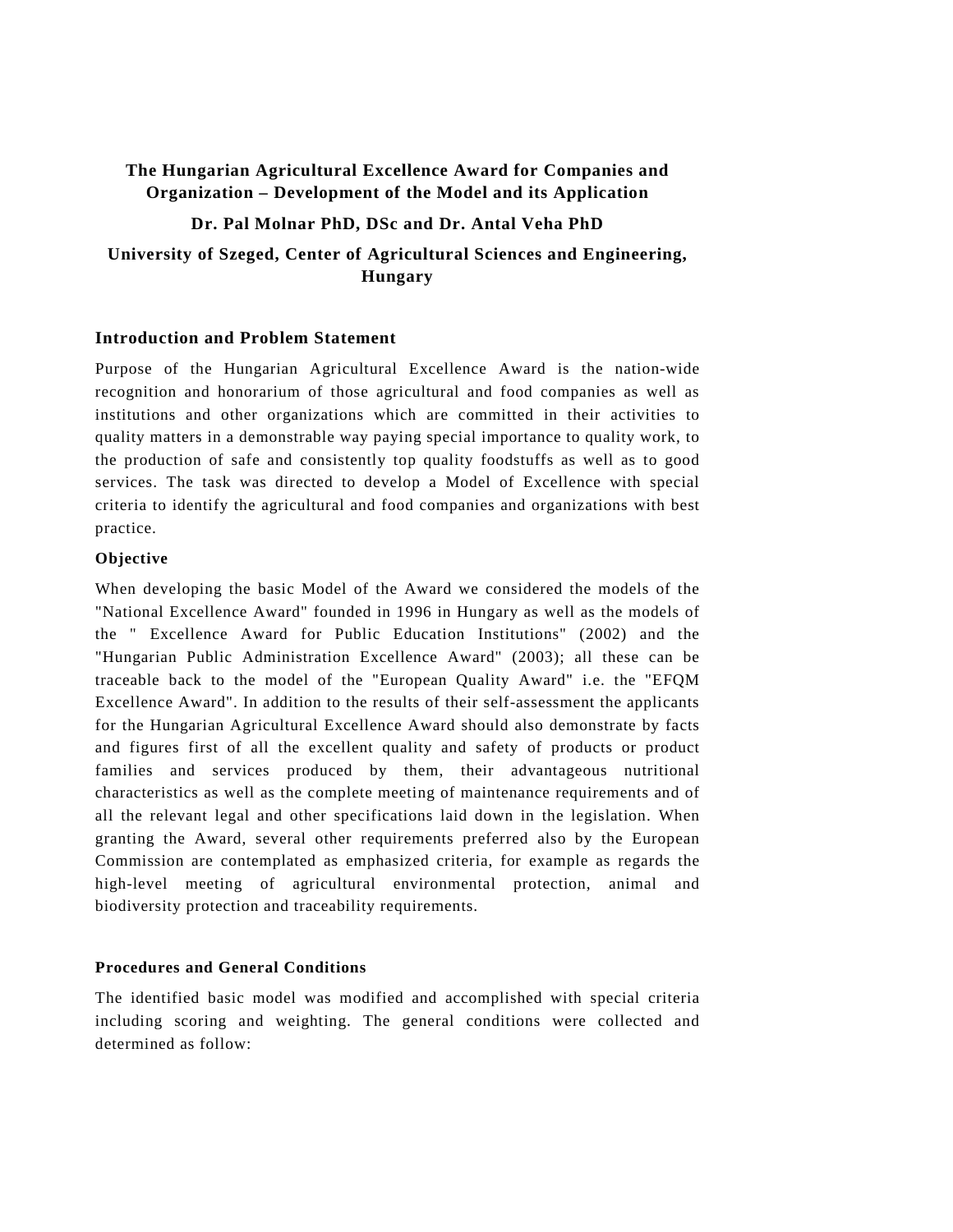- *a)* The organization must have a successful product range and effective economy,
- *b)* Management stuff and workers of the organization give proof of an exemplary commitment to quality matters,
- *c)* Continuous development of strategy should be an important part within the operation of the organization,
- *d)* Continuous quality and safety development supported by running general and special quality management systems (e.g. HACCP, ISO 9001, ISO 14001, ISO 22000, EUREPGAP, etc.),
- *e)* Systematic monitoring and evaluation of the satisfaction of customers buying the products and services provided by the organization,
- *f)* Principles of learning from one another, development based upon comparison, benchmarking and adopting the successful solutions have to be exploited in practice by the management and workers of the organization.

## **Further special criteria are the followings:**

- Agro environment protection,
- Protection of biodiversity,
- Enforcement of animal protection,
- Meeting sustainability requirements,
- Providing biological backgrounds for quality production,
- Continuous quality development of strategic character,
- High-level food safety,
- Development and marketing of foodstuffs serving for healthy nutrition purposes,
- Ensuring traceability at high level.

## **Results**

The developed model was used for preparing the application based upon selfassessment to be carried out according to the about 150 subcriteria adopted for the agricultural and food companies and institutions considering models of the international and national excellence awards. Evaluators then qualify these selfassessments. Accordingly, the reviewed areas should cover the following 9:

- 1. Leadership and management
- 2. Strategy and operational policy
- 3. Associates, human resources management

#### $\triangle$  =  $\angle$  **Formatted:** Bullets and Numbering